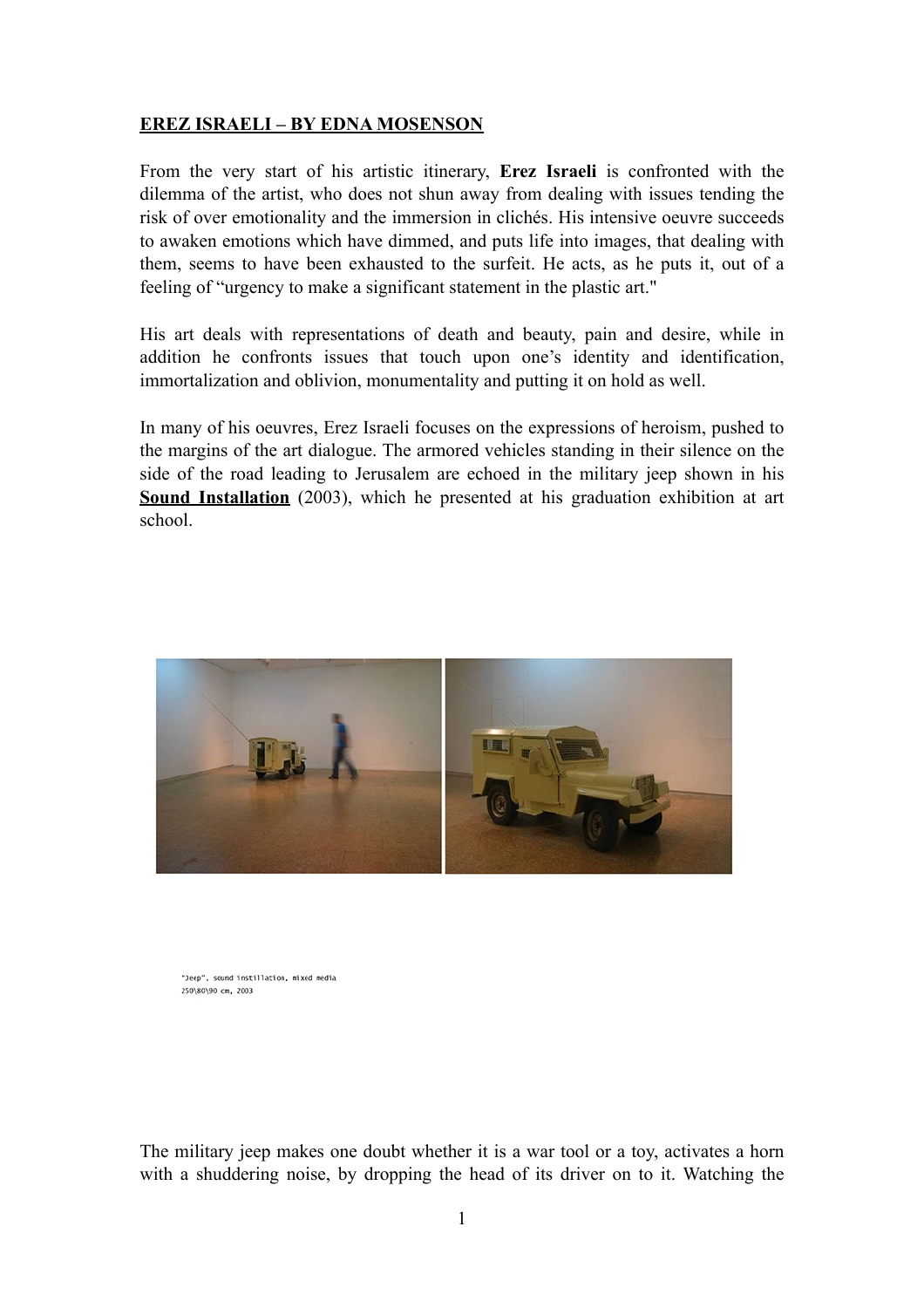moment of death in this work of art connects to a genre of work called "Remember Death".

The motif of the IDF memorial wreaths, started with the pictures of faded margin wreathes thrown at the far ends of cemeteries, and which have caused the growing of new vegetation. Later, he molds wreathes in concrete, as if wanting to stop their disappearance in time.

In his video-art work, **Untitled** (2004), he sews such a wreath - this time to his own body. Gradually, as the red flowers are progressively adorning his body, they get torn off, leaving behind them red skin spots, wounds caused by shooting in addition to other colourful spots.



Later, he interweaves with glass beads, a large **Poppy Field**, 2007, to represent a memorial site.

By using his body, as part of the Body Art tradition, he reaches a climax. In a videoart (2007), one sees him sewing to his body, his hand made Yellow Star, an action that is actually the bringing back of the real pain into dealing with the Holocaust issue. By the exhaustion and commercialisation of this issue, its importance has dimmed.

<span id="page-1-1"></span>His video-art **El Male Rahamim<sup>[1](#page-1-0)</sup>**, 2004, turns into a forceful contemporary Israeli Pieta. One sees the artist collapsing, holding onto his mother, while she holds him in

<span id="page-1-0"></span>An Ashkenazi funeral prayer **[1](#page-1-1)**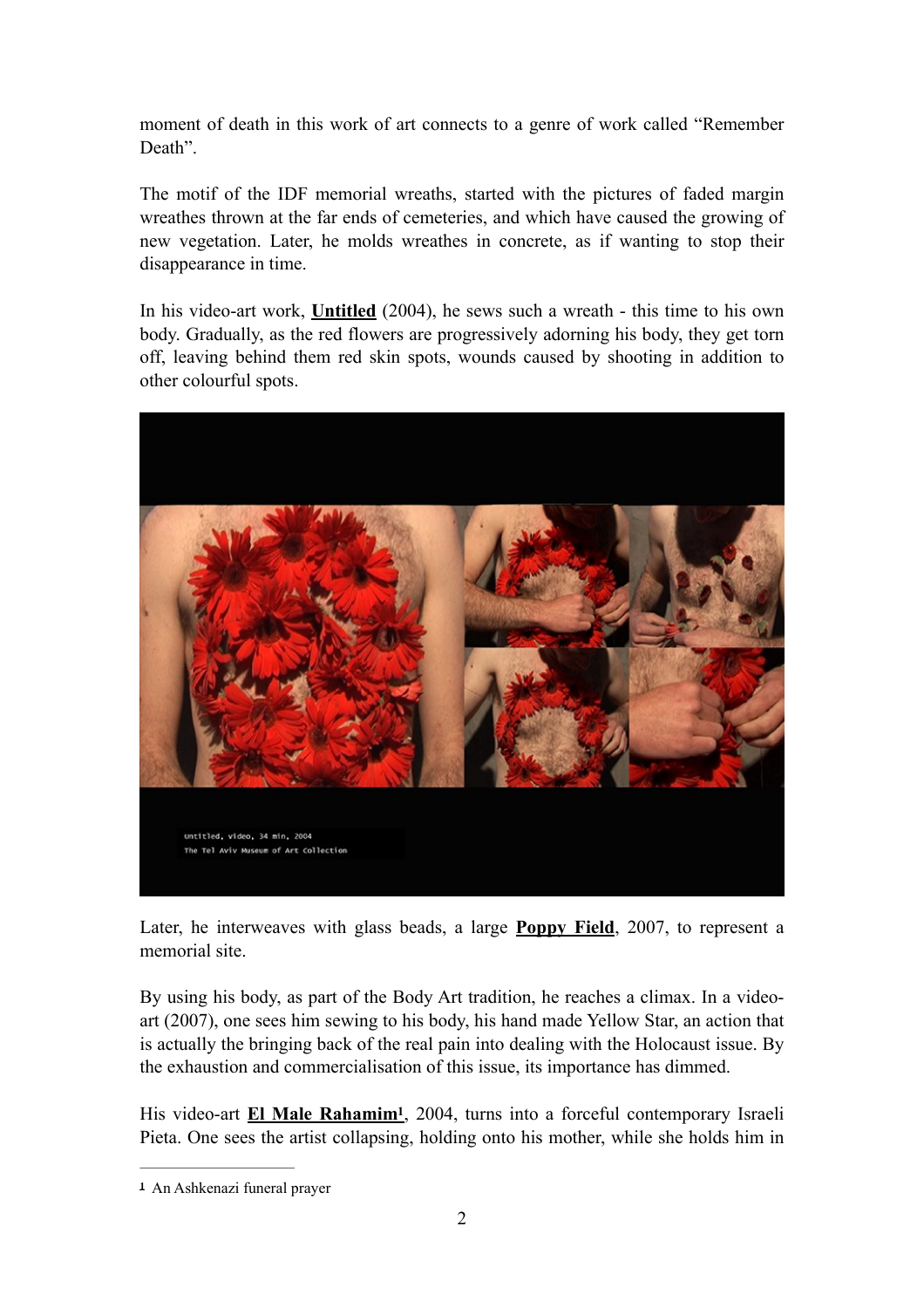

Fields of Poppies, glass beads, 360\260 cm, 2005<br>The Israel Museum Collection

an endless process of farewell. In the background is heard the El Male Rahamim prayer in slow motion.



In another video-art (2006), the artist's mother, in a classical Pieta position, plucks feathers which are glued to his body with wax.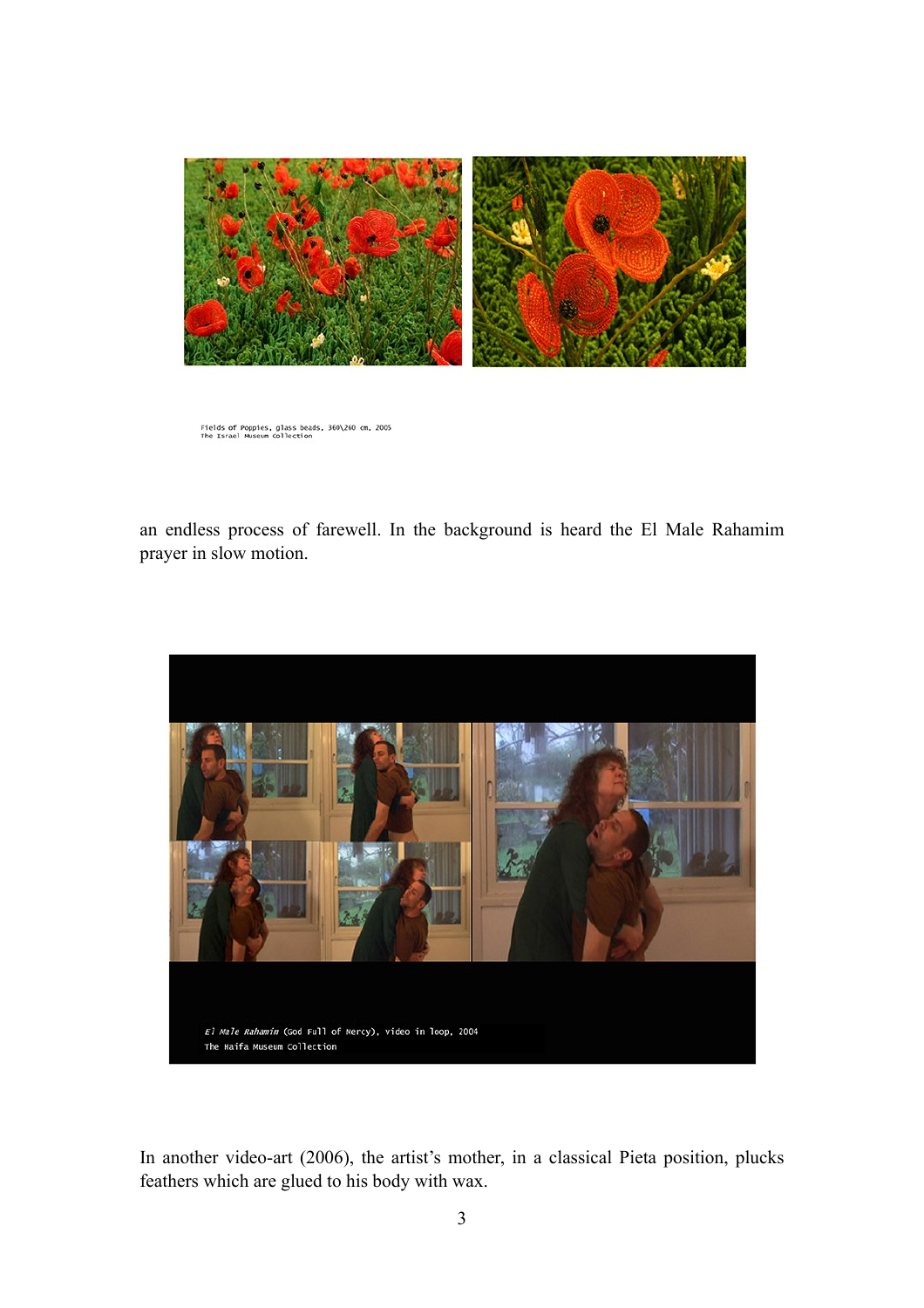

His video-art **Love Song No 1**, 2007, presents a homo-erotic Pieta, which connects between desire and death, compassion and violence.



**The Young Watchman**, (plaster cast, 2006), is the image of the artist as a dubious hero standing with a disguise of a horse on a cardboard box. On his head rests a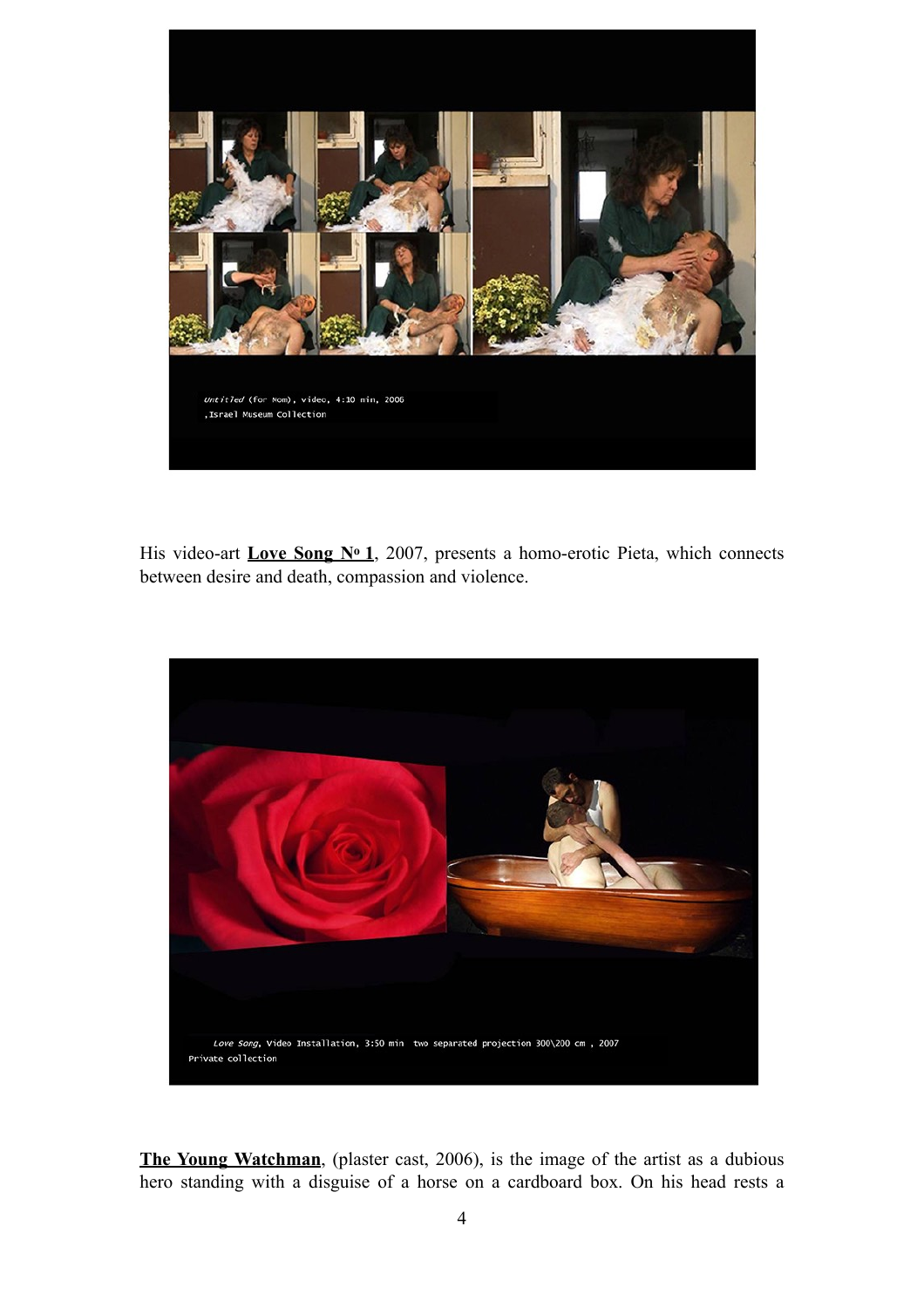stuffed sparrow. This is an ironical reference to monumental outdoor sculptures and to



"Hashomer Hatzair" (The Young Gardner), plaster cast, stuffed bird and carton, 2006<br>Private collection

expressions of masculine heroism, which are well known in Western culture (Gattamelata by Donatello) and is expressed for example, by the Israeli artist, Alexander Zaid.

So is the case of **The Terrorist** (an epoxy cast and stuffed animals, 2007); in his oeuvre **Heads**, we see a monumental installation of terrorists' heads, casted in concrete and posed on the ground, as if they were archeological remnants of the future.

Erez Israeli in his artwork connects to the Israeli art history and making, with allusions to Western art history, to literature and Western myths, in such a way that



ferrorist, epoxy casting, wood & stuffed pigeor 235\50\50 cm 2007